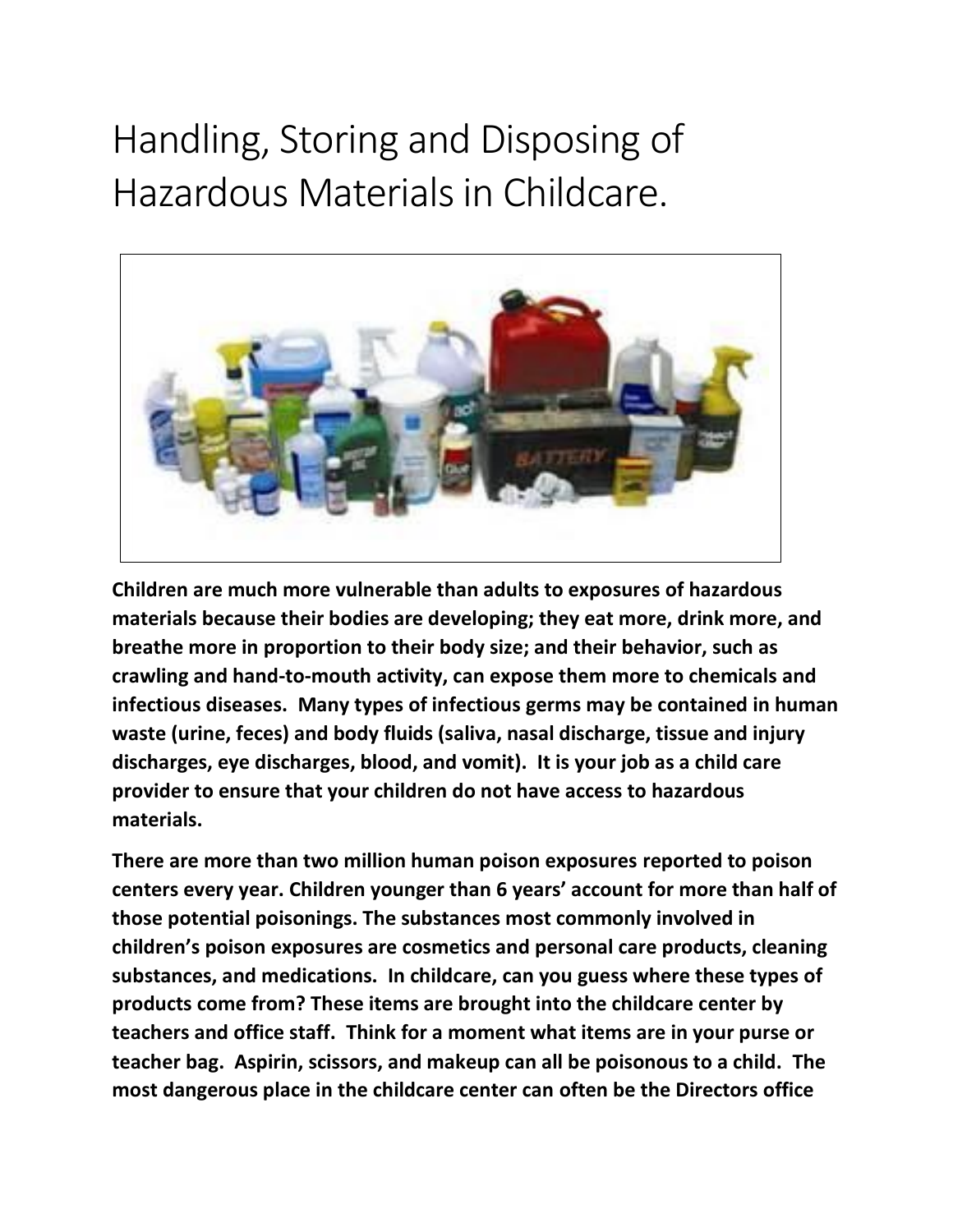**because this is where the staff purses can be found, and this is the room where teachers and staff let their guards down.** 

**The best place for teacher belongings is in a locked storage locker or in the staff's car.**

**Exposure to a toxic substance can occur if certain chemicals are inhaled or ingested or contact the skin. The phone number 1-800-222-1222, the universal number for all 55 Poison Control Centers in the United States, should be posted in readily visible locations near telephones and added to teachers' cell phones in the event an accidental poisoning occurs.** 

### **Take a moment and memorize the number: 800-222-1222**

**Carbon monoxide is a deadly, colorless, odorless, poisonous gas; you cannot see, taste, or smell it. Young children are especially vulnerable to the effects of carbon monoxide because of their smaller bodies. Children process carbon monoxide differently than adults, may be more severely affected by it, and may show signs of poisoning sooner. In 2009, poison control centers reported more than 3,551 cases of carbon monoxide exposure in children 19 years and younger. Carbon monoxide is produced by the incomplete burning of various fuels, including coal, wood, charcoal, oil, kerosene, propane, and natural gas. Using a carbon monoxide detector is the only way to identify whether this substance is at a dangerous level. Many states have laws that require childcare centers to conduct Carbon Monoxide drills. When you conduct this drill, make sure that you use the sound that the children will hear if the detector were to go off. React the same way that you would for a fire drill. Children should get down low so that they can breathe cleaner air, and get out of the building as quickly as possible. Programs should meet state or local laws regarding carbon monoxide detectors, including circumstances when detectors are necessary. Detectors should be tested monthly, and testing should be documented. Batteries should be changed at least yearly. Detectors should be replaced per the manufacturer's instructions**

**Lead is a neurotoxin. Even at low levels of exposure, lead can cause reduction in a child's IQ and attention span, and result in reading and learning disabilities, hyperactivity, and behavioral difficulties. Lead poisoning has no cure. These effects cannot be reversed once the damage is done, affecting a child's ability to**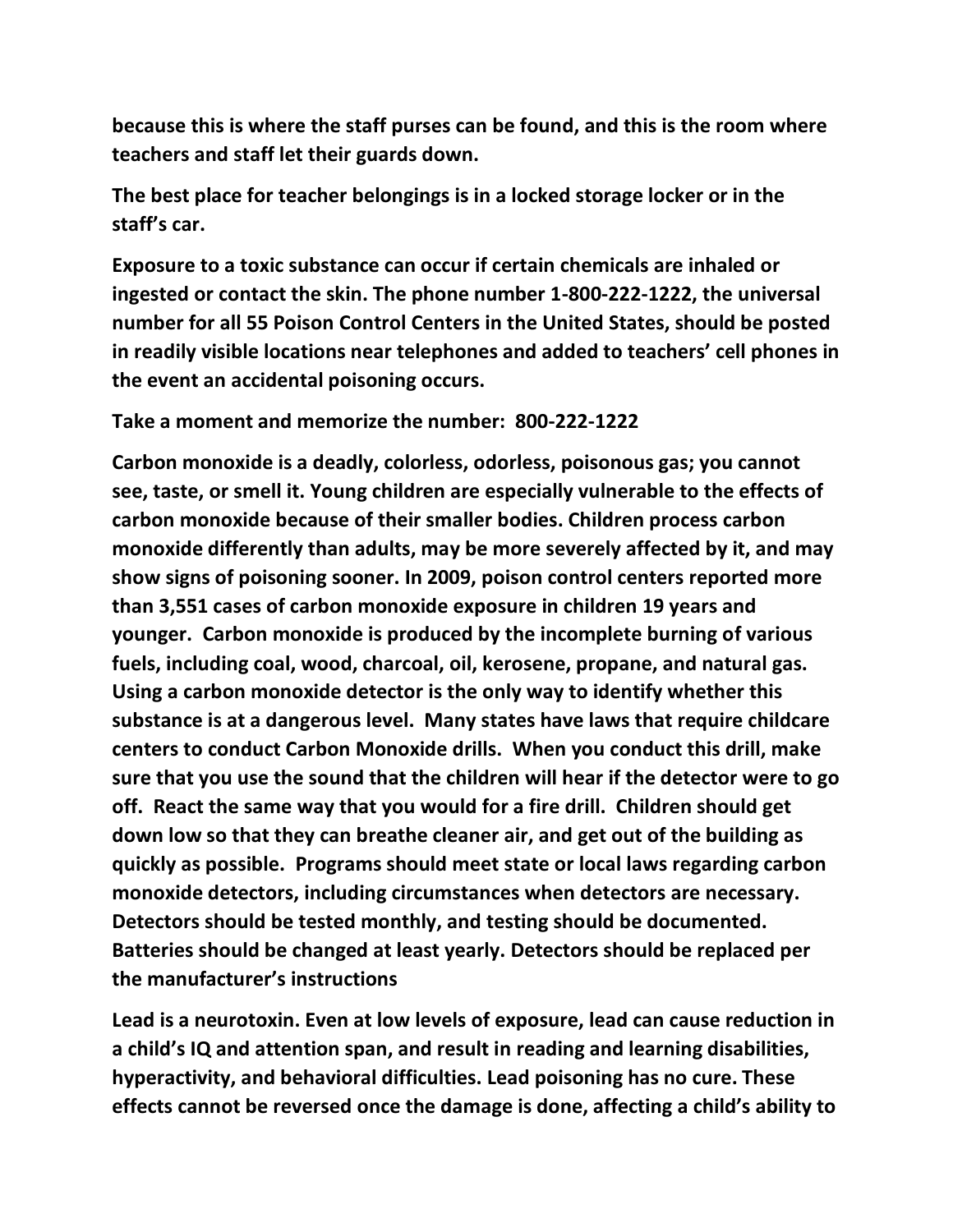**learn, succeed in school, and function later in life. Other symptoms of low levels of lead in a child's body are subtle behavioral changes, irritability, low appetite, weight loss, sleep disturbances, and shortened attention span. The sources of lead can be any of the following: The sources of lead can be any of the following: water impacted by pipes that are made of lead or copper, soil, flaking paint chips, car keys and toys.** 

**Lead poisoning is almost never a single event in which a child ingests harmful quantities of lead, gets sick, and must be rushed to the hospital. Instead, lead poisoning is an insidious, month-by-month accumulation of lead in a child's body.**

**That's why lead-painted toys can be such a problem.** 

**If a child just touches and plays with a lead painted toy, it is not a problem. But if that child sits and chews on it for weeks and months and absorbs lead -- that becomes a risk.**

**The ultimate effects of lead on children include:**

- **Loss of IQ points**
- **Impairments in language fluency or communication**
- **Memory problems**
- **Trouble paying attention**
- **Lack of concentration**
- **Poor fine-motor skills**
- **Difficulty with planning and organization**
- **Difficulty forming abstract concepts**
- **Poor cognitive flexibility (trying something else if the first thing you try doesn't solve a problem).**

**There are two things that you can do as a child care provider to make sure that your center does not have toys that contain lead. First, you can purchase a lead test kit at any hardware store. These are very inexpensive and can be used on multiple items. Second, sign up for automatic recall notifications with the National Recall center.** 

**If you find a toy or other item that contains lead, discard it right away. Other place to search for lead are:**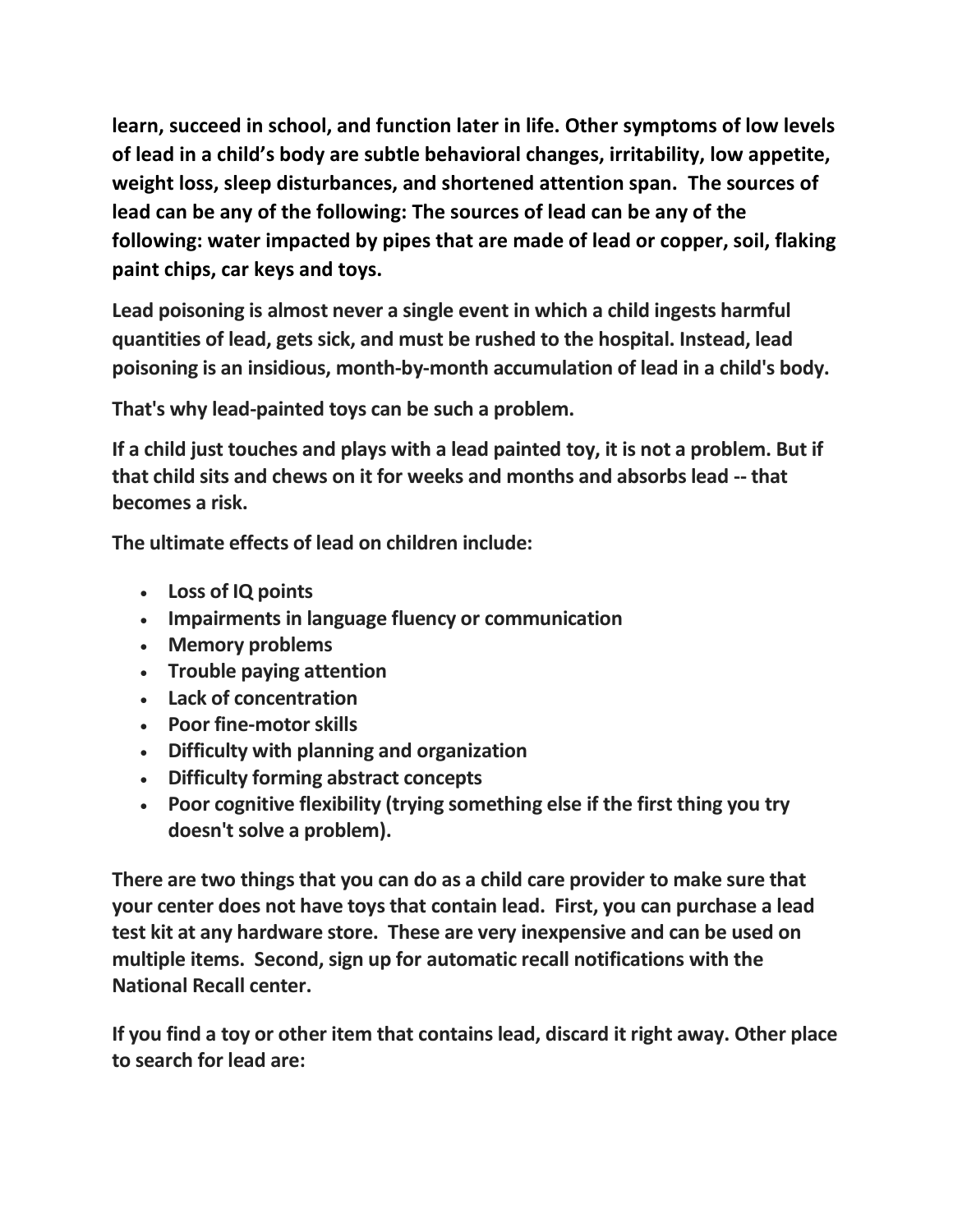- **Interior painted areas— Examine walls and interior surfaces to see if the paint is cracking, chipping, or peeling, and check areas on doors or windows where painted surfaces may rub together.**
- **Exterior painted areas— Check exterior paint as well; it can flake off and contaminate nearby soil where children may play.**
- **Surrounding areas— Be sure there are no large structures nearby with peeling or flaking paint that could contaminate the soil around play areas.**
- **Cleaning practices— Make sure the staff washes any pacifiers, toys, or bottles that fall on the floor. Also, make sure the staff has the children wash their hands thoroughly after playing outside and before eating or sleeping.**
- **Play areas— Look to see if areas where children play are dust-free and clean. Outside, check for bare soil and test for lead.**
- **Playground equipment— Older equipment can contain lead-based paint.**
- **Painted toys and furniture— Make sure the paint is not cracking, chipping, or peeling.**
- **Also, ask about testing all of the drinking water outlets in the facility and on the playground, especially those that provide water for drinking, cooking, and preparing juice and infant formula. Read more about [drinking water in schools and child care facilities.](http://water.epa.gov/infrastructure/drinkingwater/schools/index.cfm)**

**Many times, hazardous materials such as bleach or other cleaning supplies or germs are transferred to the children through hand contact. All staff, volunteers, and children should abide by the following procedures for hand washing, as defined by the U.S. Centers for Disease Control and Prevention (CDC):** 

- **a. Upon arrival for the day, after breaks, or when moving from one group to another. b. Before and after:**
- **b. Preparing food or beverages;**
- **c. Eating, handling food, or feeding a child;**
- **d. Brushing or helping a child brush teeth; Giving medication or applying a medical ointment or cream in which a break in the skin (e.g., sores, cuts, or scrapes) may be encountered;**
- **e. Playing in water (including swimming) that is used by more than one person; and**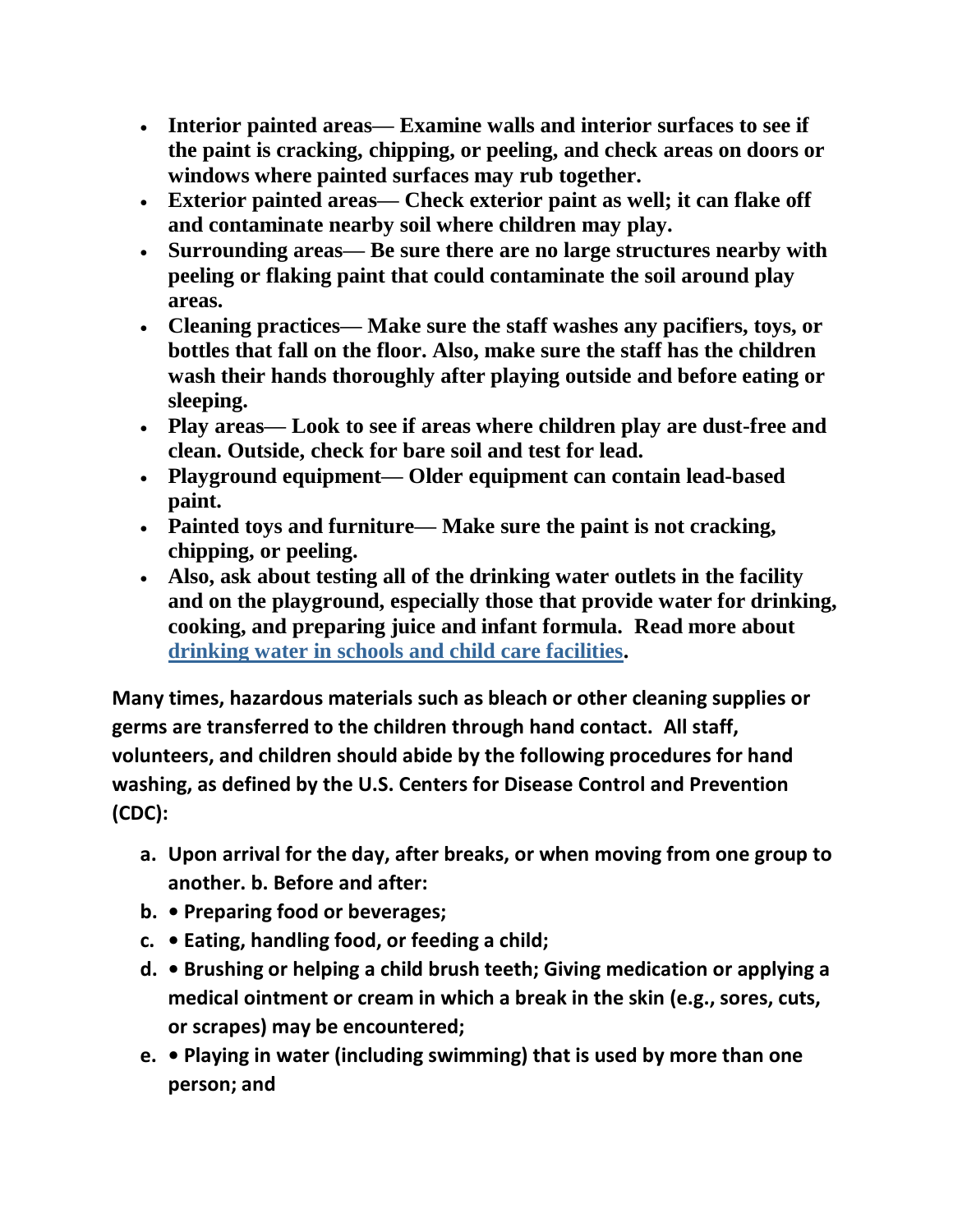- **f. Diapering.**
- **g. After: Using the toilet or helping a child use a toilet;**
- **h. Handling bodily fluid (mucus, blood, vomit);**
- **i. Handling animals or cleaning up animal waste;**
- **j. Playing in sand, on wooden play sets, and outdoors;**
- **k. and Cleaning or handling the garbage.**

**Situations or times that children and staff should perform hand hygiene should be posted in all food preparation, diapering, and toileting areas.** 

**Staff should also take Universal Precautions to prevent exposure to blood and body fluids.** 

**Gloves should be worn at all times to prevent exposure to blood and other potentially infectious fluids. Gloves should be changed between each child. Any surface that comes into contact with blood or other potentially infectious fluids should be disinfected using the 4-step sanitation process.** 

- **1. Rinse with clear water.**
- **2. Wash with soapy water.**
- **3. Use a disinfectant and leave for 2 minutes.**
- **4. Rinse with clear water and allow to air dry.**

**Routine Cleaning, Sanitizing, and Disinfecting** 

**Programs should follow a routine schedule of cleaning, sanitizing, and disinfecting. Cleaning, sanitizing, and disinfecting products should not be used in close proximity to children, and adequate ventilation should be maintained during use.** 

## **Environmental Audit of Site Location**

**An environmental audit should be conducted before construction of a new building; renovation or occupation of an older building; or after a natural disaster to properly evaluate and, where necessary, remediate or avoid sites where children's health could be compromised. A written report that includes any remedial action taken should be kept on file. The audit should include assessments of:**